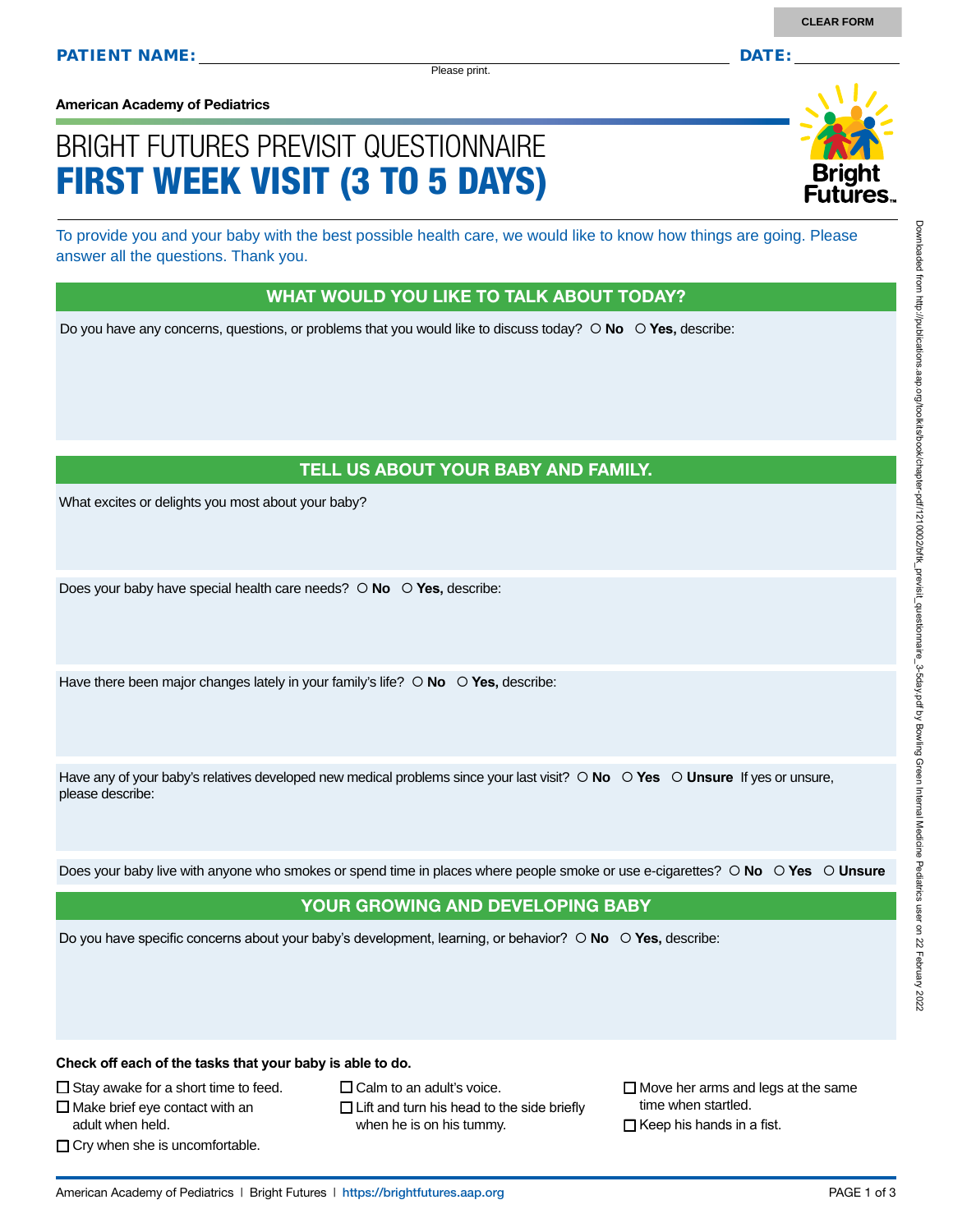Please print.

# FIRST WEEK VISIT (3 TO 5 DAYS)

RISK ASSESSMENT

Vision Do you have concerns about how your baby sees? No Yes Unsure

## ANTICIPATORY GUIDANCE

How are things going for you, your baby, and your family?

#### YOUR FAMILY'S HEALTH AND WELL-BEING

| <b>Living Situation and Food Security</b>                                                                          |               |          |
|--------------------------------------------------------------------------------------------------------------------|---------------|----------|
| Is permanent housing a worry for you?                                                                              | $O$ No        | O Yes    |
| Do you have the things you need to take care of your baby, such as a crib, a car safety seat, and diapers?         | O Yes         | $O$ No   |
| Does your home have enough heat, hot water, and electricity?                                                       | O Yes         | $O$ No   |
| Do you have health insurance for yourself?                                                                         | O Yes         | $O$ No   |
| Within the past 12 months, were you ever worried whether your food would run out before you got money to buy more? | $O$ No        | O Yes    |
| Within the past 12 months, did the food you bought not last, and you did not have money to get more?               | $\bigcirc$ No | O Yes    |
| Do you need help in finding community support services, such as WIC or food stamps?                                | $\bigcirc$ No | O Yes    |
| <b>Family Support</b>                                                                                              |               |          |
| Do you search the Internet to learn about how to care for your baby?                                               | $O$ No        | Yes<br>Ω |

#### GETTING TO KNOW YOUR BABY

| <b>How You Are Feeling</b>                                        |  |              |  |
|-------------------------------------------------------------------|--|--------------|--|
| Do you sleep when the baby sleeps?                                |  | O Yes O No   |  |
| Does your partner or do other family members help with the baby?  |  | O Yes   O No |  |
| If you have other children, are you able to spend time with them? |  | ONAIOYesIONo |  |

#### CARING FOR YOUR BABY

| Do you read to your baby?                                                                    | O Yes         | $O$ No |
|----------------------------------------------------------------------------------------------|---------------|--------|
| Is a TV, computer, tablet, or smartphone on in the background when your baby is in the room? | $\bigcirc$ No | O Yes  |
| Is your baby able to fully awaken for feedings?                                              | O Yes         | $O$ No |
| Do you have questions about how to calm your baby?                                           | $\circ$ No    | O Yes  |
| When to Call Your Doctor/Emergency Planning                                                  |               |        |
| Do you know how to take your baby's temperature rectally?                                    | O Yes         | $O$ No |
| Do you have a list of emergency phone numbers?                                               | O Yes         | $O$ No |
| Do you have any questions about taking your baby out in public places?                       | $\bigcirc$ No | O Yes  |
|                                                                                              |               |        |

### FEEDING YOUR BABY

| <b>General Information</b>                                                                        |        |        |
|---------------------------------------------------------------------------------------------------|--------|--------|
| Does your baby feed well?                                                                         | O Yes  | $O$ No |
| Do you have any questions about how your baby is growing?                                         | $O$ No | O Yes  |
| Are you having problems burping your baby?                                                        | O Yes  | $O$ No |
| Can you tell when your baby is hungry?                                                            | O Yes  | $O$ No |
| Can you tell when your baby is full?                                                              | O Yes  | $O$ No |
| Does your baby have 5 or 6 wet disposable diapers (or 6–8 cloth diapers) and 3 or 4 stools a day? | O Yes  | $O$ No |